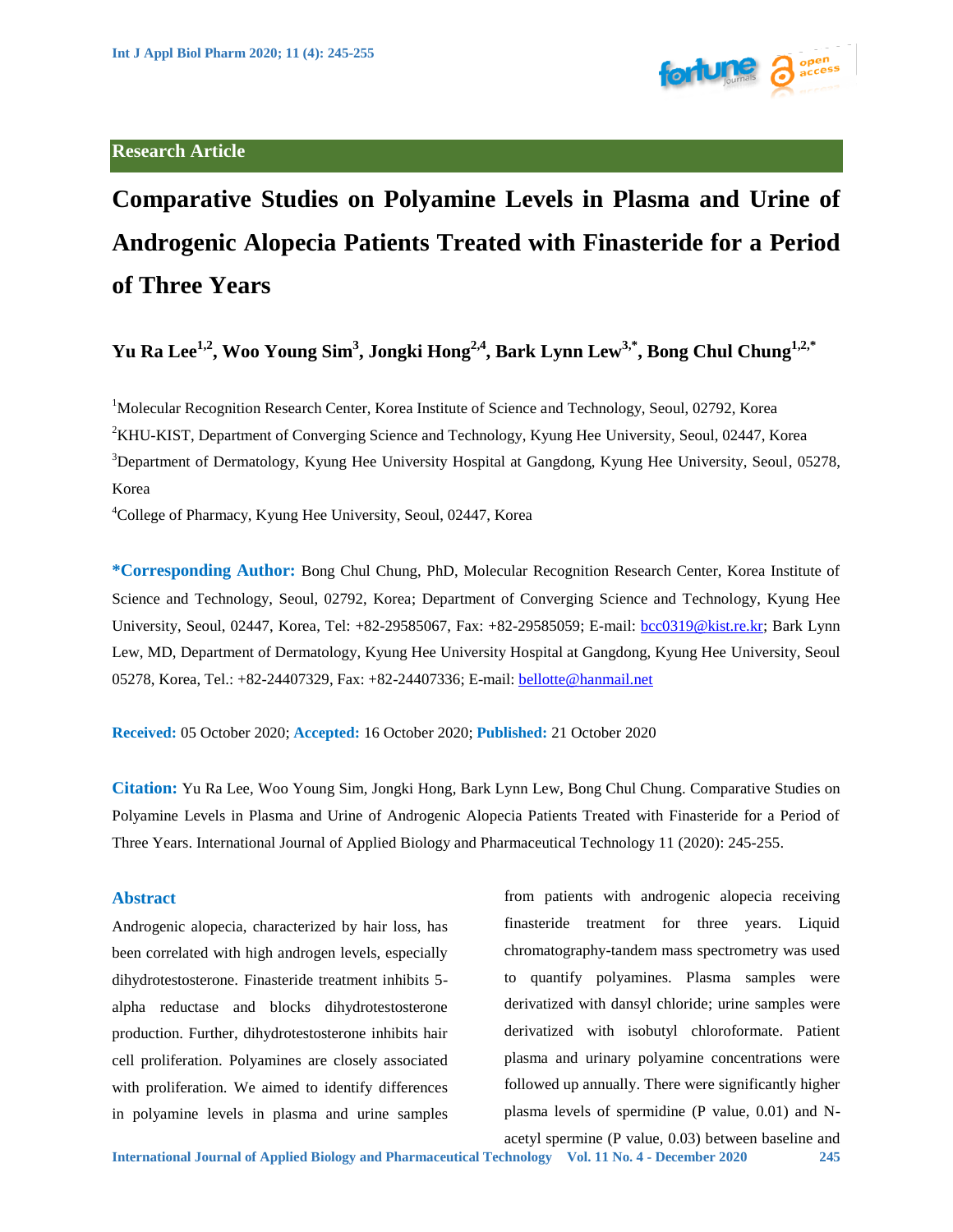baseline after one year (total two year) of finasteride treatment. After two years of treatment at baseline (total three years of treatment), plasma levels of 1,3 diaminopropane (P value, 0.005) and N-acetyl spermidine (P value, 0.01) were significantly higher than one year of treatment at baseline (total two years of treatment). However, there were no significant differences observed in urine samples. Our findings suggest that treatment with finasteride alters plasma polyamine concentrations but not urine polyamine concentrations. Different aspects in polyamine metabolites were detected between the urine and plasma samples following finasteride treatment. Our approach can be used to recognize the therapeutic effects of finasteride through polyamine metabolism.

**Keywords:** Androgenic alopecia; Finasteride; Polyamine; Plasma; Urine

## **Introduction**

Hair loss occurs as the hair growth cycle rate gradually shortens, and the hair follicles gradually become smaller [1]. Androgenic alopecia (AGA) is the most common cause of hair loss and is caused by an increase in dihydrotestosterone (DHT), a male sex hormone. The mechanism of AGA involves high levels of DHT, which is synthesized from testosterone (T) catalyzed by 5α-reductase type II enzyme. Androgens are important in regulating hair growth. Therefore, substantial research has been performed investigating the relationship between AGA patients and androgens in laboratory studies. We determined that DHT and the DHT/T ratio were elevated in plasma samples of balding patients [2]. Further, we confirmed that the ratio of testosterone to epitestosterone was significantly higher in balding people [3]. We also confirmed that there were different amounts of androgen levels between patients with baldness of Caucasian and Koreans [4].

Finasteride is one of the most commonly used medications for treating AGA. Finasteride influences the hair-growth cycle and increases the length, diameter [5], and weight [6] of existing hair. In addition, in AGA patients, treated with finasteride 1 mg/day, decreased the progression of hair loss and increased hair growth in clinical trials over two years [7]. As a competitive inhibitor of the enzyme  $5\alpha$ reductase type II, finasteride decreased DHT levels in serum samples [8]. Thus, we investigated androgen profiles in AGA patients who had been treated with finasteride for five months and confirmed the decreased DHT/T ratio in human plasma samples [9]. In addition, we conducted steroid profiling to compare normal controls and patients with AGA who had been treated with finasteride for a year in human urine samples [10].

We suggest that other metabolites, such as polyamines, are potentially correlated with AGA. Polyamines are associated with cell proliferation. Thus, polyamines are potential indicators of malignant growth. Unbalanced polyamine metabolism could lead to several pathological conditions, such as cancer and inflammation [11]. However, another disease correlated with polyamine is hair loss. As hair follicles are highly proliferative, polyamines would be correlated with hair growth. Thus, we performed polyamine profiling in human hair samples among AGA patients, alopecia areata patients, and normal controls [12]. In addition, we analyzed the polyamine profile of AGA patients distributed across the human scalp (vertex and occipital) [13].

There is evidence of a correlation between androgens and polyamines. DHT levels correlate with the proliferation in hair cells, which inhibits hair cell proliferation [14] and induces the apoptosis signaling pathway [15]. In addition, we previously confirmed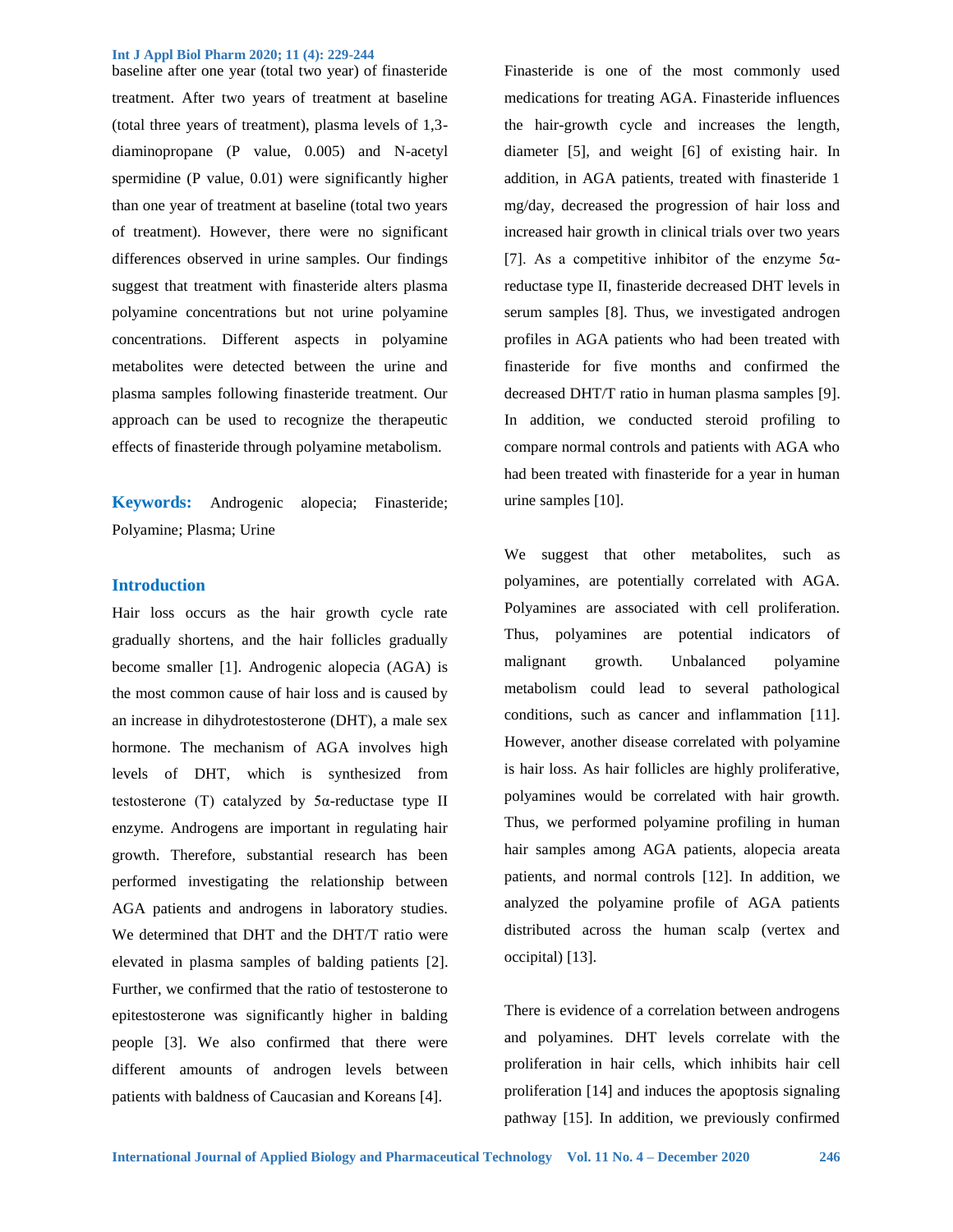the presence of androgen and polyamine concentrations in urine samples of alopecia areata patients. We detected the ratio of dehydroepiandrosterone to spermine was significantly lower than in controls [16]. However, to the best of our knowledge, no studies have provided evidence of the precise change in polyamine expression with finasteride treatment. Finasteride treats hair loss by inhibiting the production of DHT, which inhibits hair cell proliferation. Therefore, we hypothesize that treatment with finasteride will inhibit DHT and hair cell proliferation will occur. This can be observed with changes in polyamine concentrations related to cell proliferation. We believe that polyamine levels and finasteride treatment may be correlated. Thus, we also hypothesize that polyamine levels will be higher because of hair loss treatment using finasteride. Through this preliminary study, we want to confirm whether polyamine metabolism was correlated with finasteride treatment.

### **Materials and methods**

## *Chemicals*

N-Acetyl putrescine (N-PUT), N-acetyl cadaverine (N-CAD), N-acetyl spermidine (N-SPD), N-acetyl spermine (N-SPM), 1,3-diaminopropane (DAP), cadaverine (CAD), putrescine (PUT), spermidine (SPD), spermine (SPM), 1,6-diaminohexane (DAH) (used as an internal standard), formic acid (ACS reagent), sodium carbonate, sodium bicarbonate, isobutyl chloroformate and dansyl chloride were purchased from Sigma-Aldrich. High-performance liquid chromatography-grade acetonitrile (ACN), methanol, pentane, and diethyl ether were acquired from Burdick and Jackson (Muskegon, MI, USA). Distilled water was prepared using a Milli-Q purification system (Millipore, Billerica, MA, USA).

## *Sample information and ethics statement*

Plasma and urine samples were obtained from 20 patients (aged 19–56 years, mean ± standard deviation (SD) (31.3  $\pm$  10.4). Our experiment was conducted in patients who had taken finasteride every day for at least one year (baseline), and continued finasteride treatment for a total of three years. Plasma and urine samples were collected annually for measurements. We collected three groups, baseline (one year treatment), after one year of baseline (total two years treatment) and after two years of baseline (total three years treatment). Patients received 1 mg of finasteride daily. Exclusion criteria included the presence of hormone-related diseases other than male pattern baldness (MPB) or severe inflammatory disease and a history of past treatment with  $5\alpha$ reductase inhibitors. The inclusion criteria enabled the selection of MPB patients who were 18 years of age and older and did not meet the exclusion criteria. Quantitative profiling of polyamines was performed for 60 human plasma and urine samples separately. Early morning urine and plasma samples were collected, and urine samples were normalized with creatinine. Human plasma and urine samples were collected from the Department of Dermatology at Kyung Hee University Hospital at Gangdong and plasma stored at -80°C; urine was stored at -20°C until analysis. Written informed consent was obtained from all patients and the study was approved by institutional review board (IRB No. 2015-11-022).

# *Sample preparation*

For plasma samples analysis, we added 1 mL of ACN for protein precipitaion to 200 µL of each plasma sample, followed by the addition of an internal standard (1  $\mu$ g/mL × 20  $\mu$ L). After protein precipitation, samples were centrifuged at  $1200 \times g$ for 5 min. The supernatants were transferred to a new 10 mL tube, and 100 µL dansyl chloride (4 mg/mL in acetone) and 100 µL of sodium bicarbonate buffer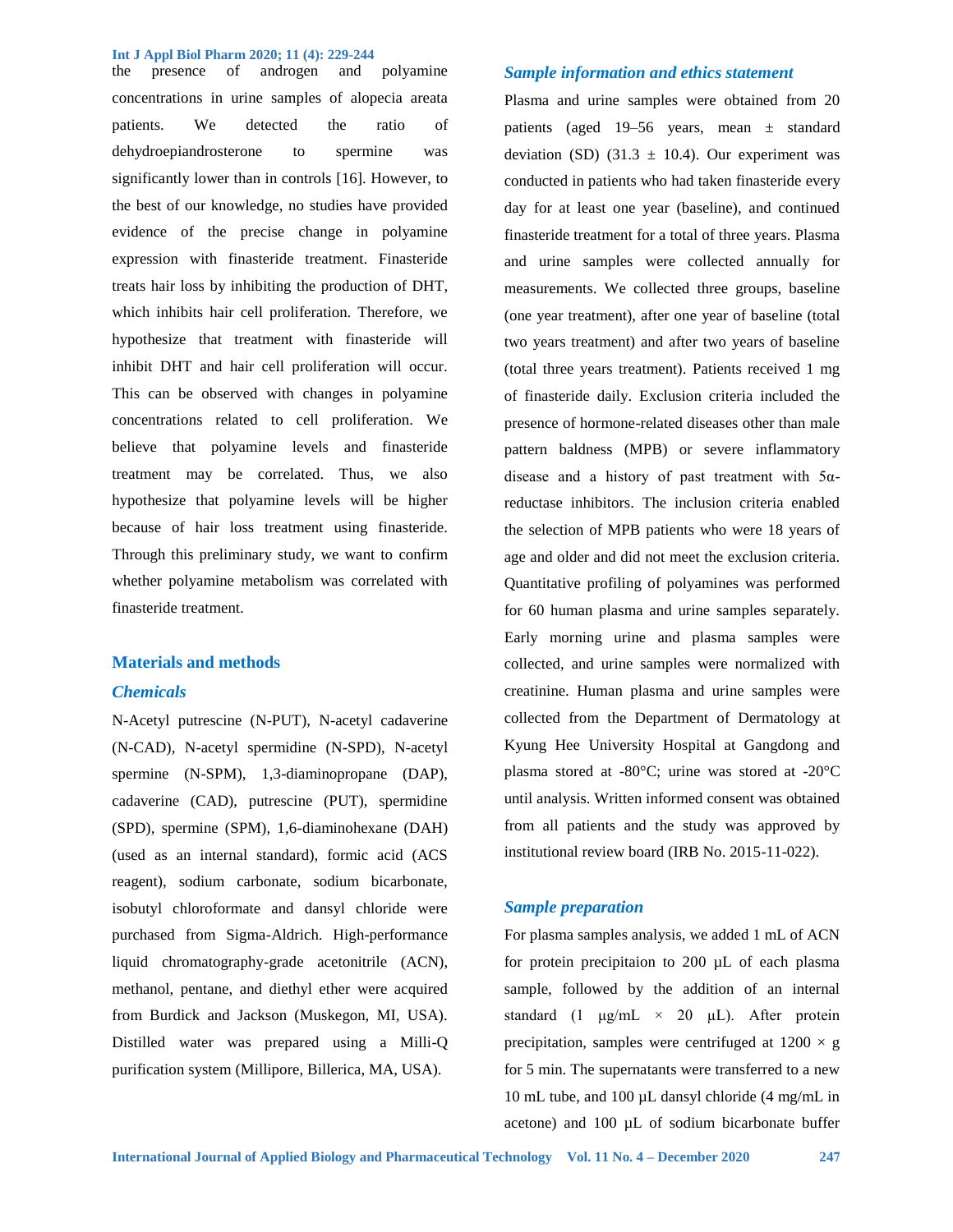(0.1 M) were added. The mixture was incubated at 60°C for 10 min. The mixture was then evaporated under a gentle nitrogen stream. The residue was reconstituted with 100 µL of methanol, and a 10 µL aliquot was injected into the HPLC-MS/MS system. The derivatized procedure used to analyze plasma has been previously described [17].

For urine samples analysis, urine samples (200 μL) were extracted for 10 min with 1 mL pentane, and the organic phase was discarded by centrifugation (1300 g for 5 min). After addition of 20 μL 1,6 diaminohexane (1 μg/mL), samples were adjusted to pH 9.0 by the addition of 70 μL sodium-carbonate buffer (0.1 M, pH 9.0). Amine carbamoylation was performed by adding 20 µL isobutyl chloroformate, followed by incubation at 35°C for 15 min. After cooling, the solution was extracted twice with 2 mL diethyl ether, and the organic layer was combined and then evaporated under  $N_2$ . The residue was reconstituted in 100 µL methanol, and a 10 µL aliquot was injected into the LC-MS/MS system. The method used to analyze urine has been previously described [18].

# *High-performance liquid chromatographytandem mass spectrometry (HPLC-MS/MS)*

Chromatography was performed with a Shiseido nanospace SI-2 HPLC system (Osaka Soda, Osaka, Japan) coupled with an LTQ XL ion trap MS (Thermo Fisher Scientific, Waltham, MA, USA). A gradient eluent (A, 0.1% formic acid in 5% ACN; B, 0.1% formic acid in 95% ACN) was used with a Hypersil GOLD C18 column  $(150 \times 2.1 \text{ mm} \text{ inside})$ diameter, 3 µm). For plasma analysis, the gradient elution system was controlled as follows: time  $= 0$ min, 12% B; time =  $0-17$  min, 12 to 88% B (hold for 8 min); time = 25–28 min, 88 to 12% B for flow rate 200 µL. The gradient was finally returned to the initial condition (12% B) and was held for 7 min

before running the next sample. For urine analysis, gradient elution was controlled as follows: time  $= 0$ min, 50% B; time  $= 0 - 12$  min, 50 to 95% B (hold for 5 min); and time = 17–18 min, 95 to 50% B. The gradient was returned to the initial condition (50% B) and was held there for 10 min before running the next sample at 100 µL/min. Details of MS detection as follows: Column temperature, 40°C; Ionization mode, Electrospray ionization; Capillary voltage, 26V; Capillary temperature, 350°C; Spray voltage, 5.2 kV; Sheath gas flow rate, 20 arb.

## *Statistical testing*

Polyamines concentrations were obtained from calibration curves. The ion peak area of the metabolite was normalized by dividing its value by the internal standard. Polyamine levels were expressed as the mean  $\pm$  SD. Comparisons between baseline, 1-year after baseline (total two years treatment), and 2-years after baseline (total three years treatment) were performed using Mann-Whitney U test. The threshold of significance was set to  $P < 0.05$ . The receiver operating characteristic (ROC) curves were drawn by MedCalc software (MedCalc, Ostend, Belgium) to identify candidate biomarkers. The threshold of candidate biomarker was set to an area under the curve  $(AUC) > 0.7$ .

#### **Results**

# *Quantification of polyamines in plasma and urine samples of androgenic alopecia patients treated with finasteride*

Between baseline and one year after baseline (total two years of treatment), the levels of SPD and N-SPM were significantly higher (SPD: mean 83.9 ng/mL, range 17.53-210.03 ng/mL, P = 0.001; N-SPM: mean 61.91 ng/mL, range 5.02-124.18 ng/mL,  $P = 0.03$ ) than the baseline (SPD: mean 50.12 ng/mL,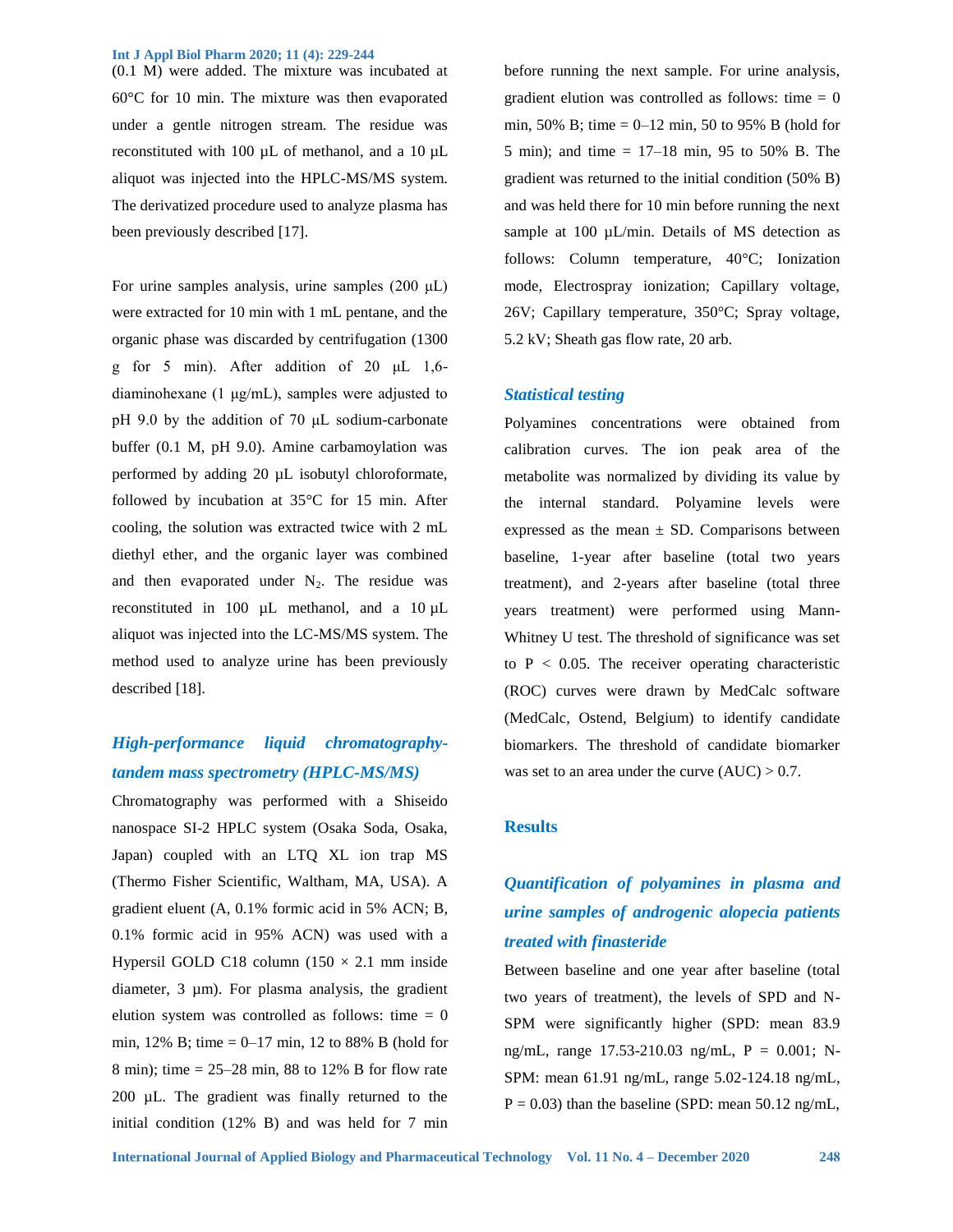range 16.77-94.27 ng/mL; N-SPM: mean 20.79 ng/mL, range 4.92-96.4 ng/mL). The levels of DAP and N-SPD were significantly higher after two years of baseline (total three years of treatment) (DAP: mean 9.28 ng/mL, range 1.32-21.95 ng/mL, P = 0.005; N-SPD: mean 29.53 ng/mL, range 3.89-80.69 ng/mL,  $P = 0.01$ ) when compared to one year after baseline (total two years treatment) (DAP: mean 4.39 ng/mL, range 0.7-18.49 ng/mL; N-SPD: mean 15.17 ng/mL, range 4.82-40.69 ng/mL) (Table 1). However, in urine samples, there were no significant differences during finasteride treatment (Table 2).

**Table 1:** Concentration of polyamines in plasma samples obtained from patients with androgenic alopecia treated with finasteride (ng/mL)

|            | <b>Baseline</b>    | Baseline+1 yr                   | Baseline+2 yr      | p value       |                    |              |
|------------|--------------------|---------------------------------|--------------------|---------------|--------------------|--------------|
|            | $Mean \pm SD$      | $Mean \pm SD$                   | $Mean \pm SD$      | $b$ vs. $b+1$ | $\mathbf b$<br>VS. | $b+1$ yr vs. |
|            | Median, range      | Median, range                   | Median, range      | yr            | $b+2$ yr           | $b+2$ yr     |
|            |                    |                                 |                    |               |                    |              |
| N-PUT      | $32.6 \pm 11.11$   | 39.78±14.24<br>40.03,14.8-63.84 | $38.58 \pm 19.62$  | 0.08          | 0.25               | 0.83         |
|            | 31.97,13.28-       |                                 | 30.85,14.54-       |               |                    |              |
|            | 62.62              |                                 | 74.58              |               |                    |              |
| N-CAD      | $7.92 \pm 6.97$    | $7.06 \pm 5.47$                 | $9.4 \pm 9.16$     | 0.67          | 0.57               | 0.34         |
|            | 5.15, 1.81-24.86   | 5.44, 0.7-18.49                 | 6.62, 0.45 - 37.27 |               |                    |              |
| <b>DAP</b> | $4.73 \pm 2.47$    | $4.39 \pm 2.97$                 | $9.28 \pm 5.9$     | 0.7           | 0.01               | 0.005        |
|            | 4.1,1.82-11.84     | 3.98, 0.87-12.29                | 9.14,1.32-21.95    |               |                    |              |
| <b>PUT</b> | $9.04 \pm 5.71$    | $8.47 \pm 4.16$                 | $13.25 \pm 16.62$  | 0.72          | 0.3                | 0.23         |
|            | 7.77,0.65-23.94    | 7.54, 3.11 - 18.99              | 7.69,2.61-59.84    |               |                    |              |
| CAD        | 20.86±23.98        | $22.57 \pm 14.68$               | 89.39±133.16       | 0.84          | 0.12               | 0.13         |
|            | 7.19,2.61-91.78    | 18.8, 6.36-49.94                | 35.5,5.89-416.21   |               |                    |              |
| N-SPD      | $14.81 \pm 6.9$    | $15.17 \pm 9.09$                | 29.53±21.57        | 0.89          | 0.008              | 0.01         |
|            | 12.04, 8.72-37.93  | 12.98,4.82-40.69                | 26.06,3.89-80.69   |               |                    |              |
|            | $50.12 \pm 22.4$   | 83.9±48                         | 93.27±51.54        |               |                    |              |
| <b>SPD</b> | 48.76,16.77-       | 73.92,17.53-                    | 84.39,4.31-        | 0.01          | 0.002              | 0.56         |
|            | 94.27              | 210.03                          | 237.48             |               |                    |              |
| N-SPM      | 20.79±26.25        | $61.91 \pm 49.1$                | 31.93±21.57        |               |                    |              |
|            | 10.36,4.92-96.4    | 46.87, 5.02-124.18              | 23.97,16.19-       | 0.03          | 0.42               | 0.23         |
|            |                    |                                 | 69.81              |               |                    |              |
| <b>SPM</b> | $160.82 \pm 181.2$ | $224.11 \pm 144.13$             | $263.85 \pm 176.5$ | 0.38          | 0.23               | 0.56         |
|            | 104.68,18.55-      | 200.69,52.72-                   | 251.76,69.83-      |               |                    |              |
|            | 588.55             | 588.5                           | 603.55             |               |                    |              |

N-PUT, N-acetyl putrescine; N-CAD, N-acetyl cadaverine; DAP, 1,3-diaminopropane; PUT, Putrescine; CAD, Cadaverine; N-SPD, N-acetyl spermidine; SPD, Spermidine; N-SPM, N-acetyl spermine; SPM, Spermine; b, baseline; baseline, patients with androgenic alopecia treated with finasteride for 1 year daily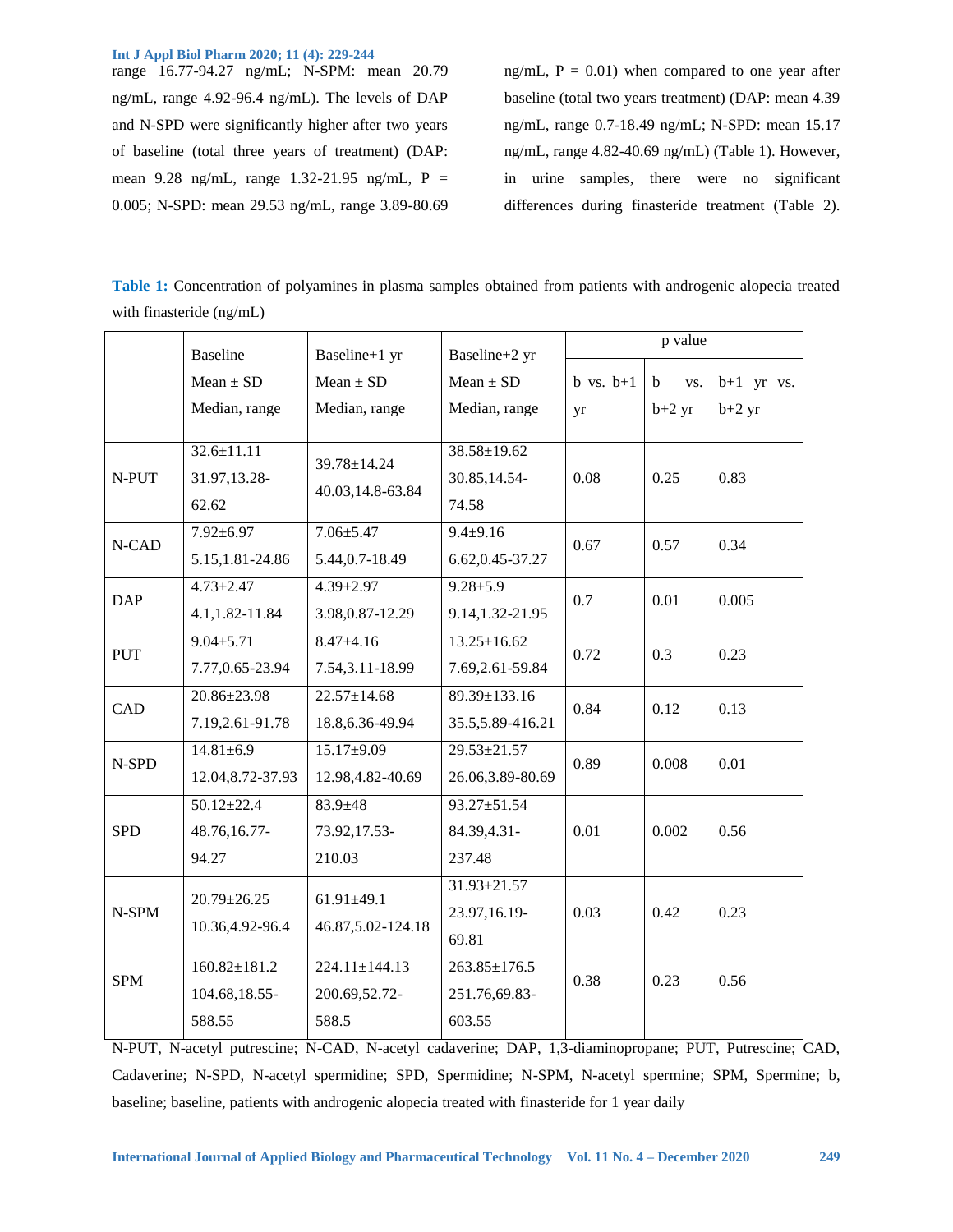|                                |                  |                  | <b>Table 2:</b> Concentration of polyamines in urine samples obtained from patients with androgenic alopecia treated w |  |  |
|--------------------------------|------------------|------------------|------------------------------------------------------------------------------------------------------------------------|--|--|
| finasteride (ng/mg creatinine) |                  |                  |                                                                                                                        |  |  |
| <b>Baseline</b>                | Baseline $+1$ yr | Baseline $+2$ yr | p value                                                                                                                |  |  |
|                                |                  |                  |                                                                                                                        |  |  |

**Table 2:** Concentration of polyamines in urine samples obtained from patients with androgenic alopecia treated with

|            |                    | разенне і 1 уг                        | $D$ asvililo $\sim$ yi |                    |               |          |     |
|------------|--------------------|---------------------------------------|------------------------|--------------------|---------------|----------|-----|
|            | $Mean \pm SD$      | $Mean \pm SD$                         | $Mean \pm SD$          | $\mathbf b$<br>VS. | $b$ vs. $b+2$ | $b+1yr$  | VS. |
|            | Median, range      | Median, range                         | Median, range          | $b+1$ yr           | yr            | $b+2$ yr |     |
|            |                    |                                       |                        |                    |               |          |     |
| N-PUT      | 258.3±338.77       | $280.4 \pm 346.54$                    | 337.72±241.32          |                    |               |          |     |
|            | 117.79,29.53-      | 179.59,14.47-                         | 323.03,19.31-          | 0.85               | 0.43          | 0.57     |     |
|            | 1245.89            | 1455.58                               | 901.79                 |                    |               |          |     |
| CAD        | $15.43 \pm 17.92$  | $20.62 \pm 40.79$                     | $15.47 \pm 29.57$      | 0.64               | 0.99          | 0.68     |     |
|            | 8.4, 1.77-63.09    | 6.35, 0.97-166.86                     | 6.11,1.19-115.86       |                    |               |          |     |
| N-SPM      | $3.11 \pm 4.2$     | $2.21 \pm 3.13$                       | $1.78 + 1.71$          | 0.49               | 0.25          | 0.64     |     |
|            | 1.68, 0.3-17.62    | $0.67, 0.1 - 10.95$                   | 0.96, 0.13 - 5.46      |                    |               |          |     |
|            | $16.63 \pm 11.7$   | $19.25 \pm 16.2$<br>11.35, 3.26-51.48 | $20.04 \pm 26.24$      | 0.59               | 0.62          | 0.91     |     |
| <b>PUT</b> |                    |                                       | 11.53,2.56-            |                    |               |          |     |
|            | 12.18,1.91-39.05   |                                       | 111.15                 |                    |               |          |     |
| <b>SPD</b> | 55.65±46.8         | 59.06±100.84<br>34.44,4.26-           |                        | 0.9                | 0.11          | 0.35     |     |
|            | 37.12,6.35-        |                                       | $35.43 \pm 26.09$      |                    |               |          |     |
|            | 166.81             | 450.09                                | 30.98,4.05-81.31       |                    |               |          |     |
| <b>DAP</b> | $11.95 \pm 9.02$   | $11.12 \pm 8.75$                      | $12.78 \pm 11.1$       | 0.77               | 0.8           | 0.61     |     |
|            | 9.12,2.56-39.92    | 7.12,0.78-28.51                       | 8.29,3.23-42.99        |                    |               |          |     |
|            | 246.44±152.73      | $178.31 \pm 132.32$                   | 178.42±208.26          |                    |               |          |     |
| N-SPD      | 210.51,9.94-       | 153.45,8.11-                          | 127.47,5.44-           | 0.19               | 0.32          | 0.99     |     |
|            | 450.68             | 466.1                                 | 885.68                 |                    |               |          |     |
| N-CAD      | $108.02 \pm 92.15$ | 56.63±59.26<br>29.34, 0.7-188.45      | 73.19±65.04            | 0.05               | 0.2           |          |     |
|            | 69.92,1.81-        |                                       | 41.46,12.64-           |                    |               | 0.42     |     |
|            | 310.72             |                                       | 248.03                 |                    |               |          |     |
| <b>SPM</b> | 189.05±152.79      | 154.55±223.24                         | 76.78±55.96            | 0.6                | 0.02          | 0.16     |     |
|            | 145.97,39.65-      | 81.15,12.92-                          | 76.81,8.63-            |                    |               |          |     |
|            | 592.36             | 992.65                                | 213.12                 |                    |               |          |     |
|            |                    |                                       |                        |                    |               |          |     |

N-PUT, N-acetyl putrescine; N-CAD, N-acetyl cadaverine; DAP, 1,3-diaminopropane; PUT, Putrescine; CAD, Cadaverine; N-SPD, N-acetyl spermidine; SPD, Spermidine; N-SPM, N-acetyl spermine; SPM, Spermine; b, baseline; baseline, patients with androgenic alopecia treated with finasteride for 1 year daily.

# *Receiver operating characteristic curve analysis*

The results of receiver operating characteristic (ROC) curve analysis were based on the result of univariate

and multivariate analyses, thus ensuring the reliability of potential candidate markers tested for independent validation. The area under the curve (AUC) values of plasma samples for all metabolites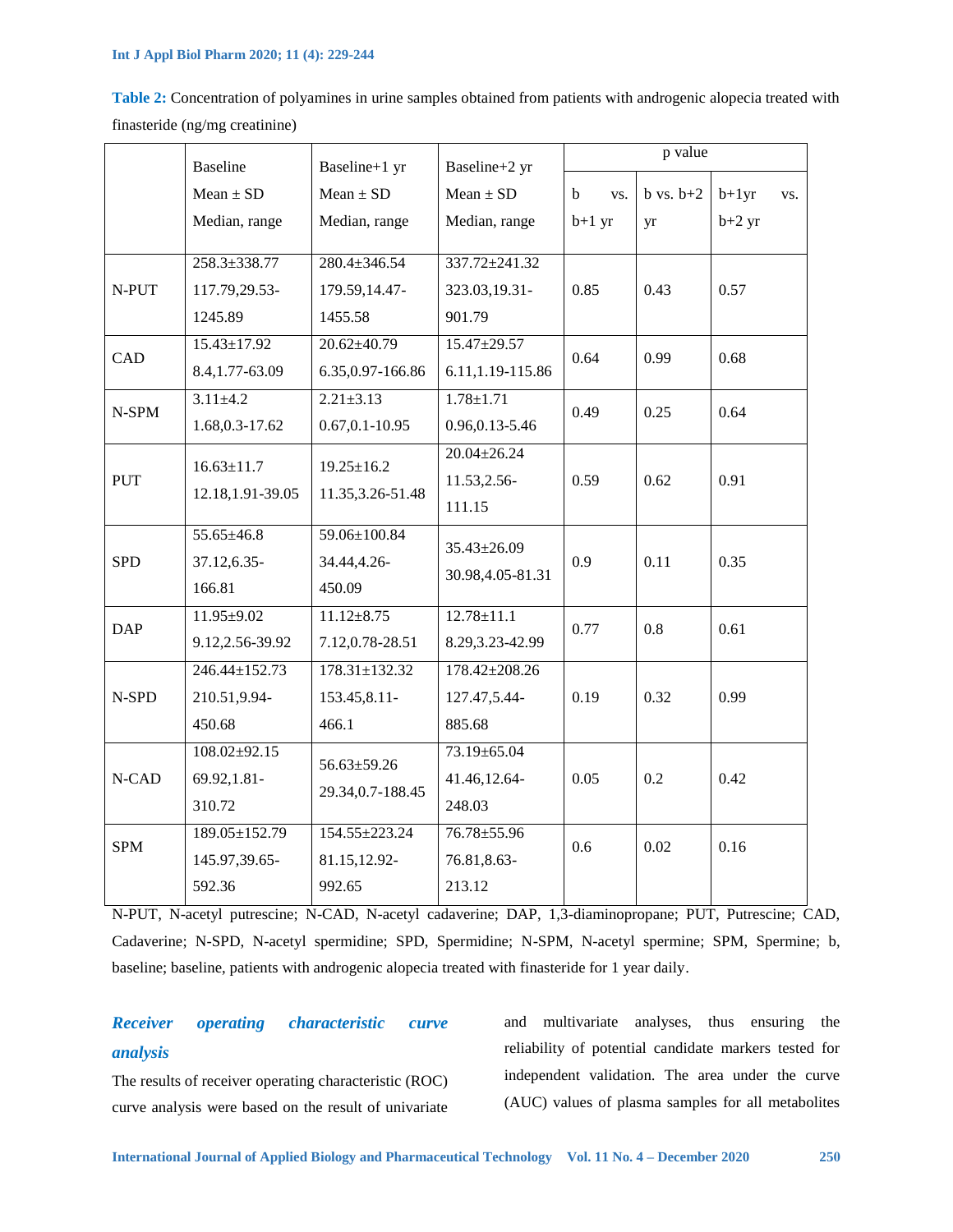with significantly different concentration levels were greater than 0.7. On comparing baseline and one year after baseline (total two years of treatment), the AUC of SPD was 0.724 and N-SPM was 0.795. Between one year after baseline (total two years of treatment) and two years after baseline (total three years of treatment), the AUC of DAP was 0.7 and N-SPD was 0.710 (Figure 1).



**Figure 1:** Univariate receiver operating characteristic (ROC) curve analyses for predicting usefulness of a marker's performance in plasma and urine samples from patients with androgenic alopecia treated for three years. Samples were collected annually. The area under the ROC curve (AUC) is a measure of how well a parameter can be distinguished between treatment periods. Each point of the ROC curve represents a sensitivity/specificity pair corresponding to a particular decision threshold. On comparing baseline and one year after baseline (total two years of treatment), (a) spermidine and (b) N-acetyl spermine. On comparing one year after baseline (total two years of treatment) and two years after baseline (total three years of treatment), (c) 1,3-diaminopropane and (d) N-acetyl spermidine

# **Discussion**

In this preliminary study, we quantitatively assessed polyamine profiles in plasma and urine samples of patients with AGA treated with finasteride for three

years. In principle, quantification by LC-MS/MS using stable internal standards (1,6-diaminohexane) is the optimal method of quantitative analysis. Using the present method with aqueous extracts of plasma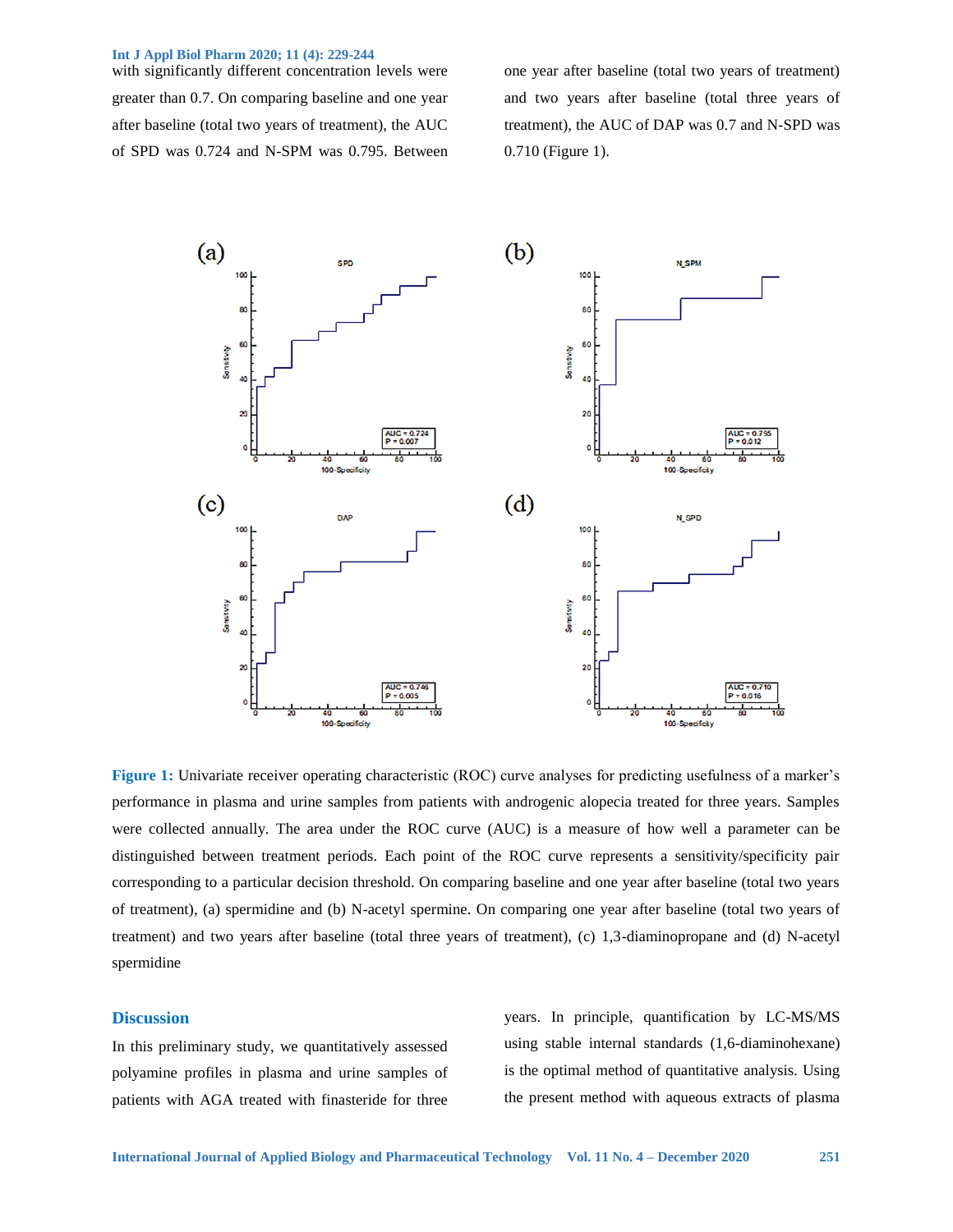and urine, excellent separation of nine polyamines was achieved with no significantly interfering background peaks. We observed nine polyamines in plasma and urine sample, and confirmed significantly different concentrations of some metabolites in plasma samples, but not urine samples.

Since there are many studies evaluating androgen levels with finasteride, we chose to study other metabolites, such as polyamines that are known to be involved in cell proliferation and differentiation. Evidence for the correlation between polyamines and patients with AGA is provided from our previous studies [12, 13], and in the present study, our aim was to evaluate the relationship between finasteride treatment and polyamines. Our results show that the plasma polyamine concentrations are altered by treatment with finasteride; however, there were no significant differences between urine samples. This is first study to investigate the correlation between finasteride treatment and polyamines.

DHT inhibits hair cell proliferation [14]. Thereby, we hypothesized that the concentration of polyamines associated with cell proliferation will be increased during treatment. As we expected, most plasma polyamines concentrations were higher after three years of treatment when compared to baseline (one year of treatment). In plasma samples, among the polyamines with higher concentrations, significant increases were observed in SPD and N-SPM levels at baseline and the one-year follow-up (two years of treatment). SPD is a well-known metabolite associated with the promotion of hair growth (anagen phase) in human scalp hair follicle and human hair follicle epithelial stem cells [19]. In a previous study, we confirmed SPD levels were lower in AGA patients than normal controls [12]. The results from this study verify that the levels of SPD gradually increase in patients treated with finasteride. We observed N-acetyl polyamines levels, e.g., N-PUT, N-SPD and N-SPM, to be significantly higher in the vertex region, where hair loss predominantly occurs, than the occipital region in both males and females [13]. Higher spermidine/spermine-N1acetyltransferase activity was related with hair loss [20]. Further detailed analysis between N-acetyl polyamines and finasteride should be done in the future.

We also observed significantly higher DAP and N-SPD levels at one-year follow-up (two years of treatment) and two-years follow-up (three years of treatment). Previous studies suggest that DAP could be considered a marker of effective anti-cancer treatment of squamous cell carcinoma of the lung [21]. DAP is derived from S-adenosyl-L-methionine by S-adenosylmethionine decarboxylase and contributes to the formation of SPD and SPM. The increased levels of DAP by finasteride treatment could be interpreted as indicating that the interactions of spermidine and spermine with DNA analogues may change during the treatment of hair loss [21]. However, no studies have been conducted on the relationship with the treatment of hair loss and DAP. In addition, the values of N-SPD at the one- and twoyear follow-up increased significantly. Acetylation leads to reduced interactions of polyamines with different negatively charged compounds, such as DNA and RNA [21]. Increased N-SPD levels may be one of the mechanisms by which the intracellular concentration of polyamines becomes dysregulated, which may affect the treatment outcomes with finasteride. Both DAP and N-SPD are both catabolic byproducts of SPD. SPD has been correlated with anagen phase promotion and hair follicle growth [19]. In addition, SPD is an important anagen prolongator [22] and it stimulates human hair growth [23]. Extra supply of spermidine prolongs life span [24]. Therefore, one may speculate that androgens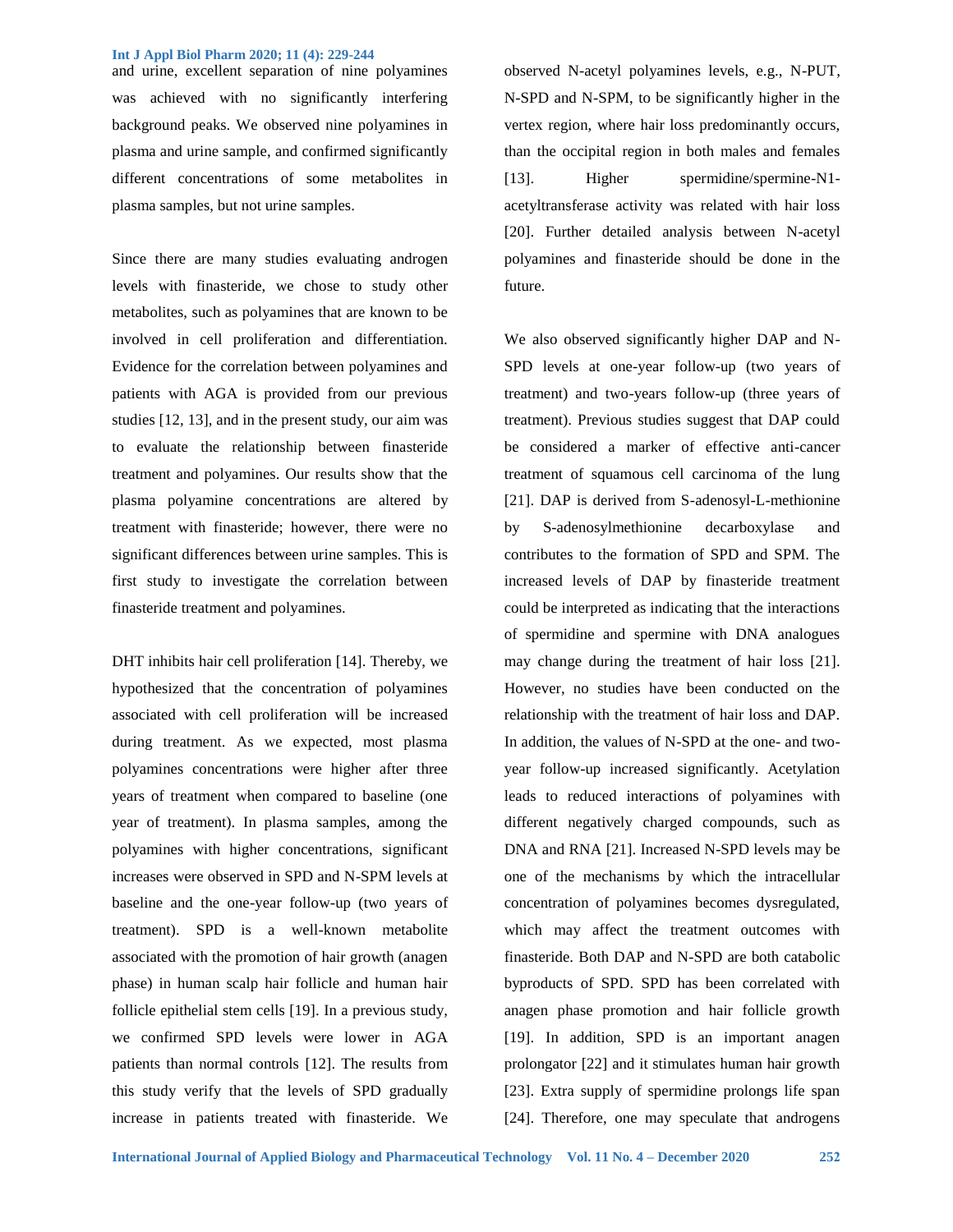stimulate ornithine decarboxylase mRNA expression, and increased the level of the main polyamine, thus, the concentrations of DAP and N-SPD change as byproducts of spermidine, one of the main polyamines, via metabolism in the body. Checking polyamine levels in plasma showed a tendency for higher concentrations of polyamines with the longer treatment periods. Therefore, it is important to quantify SPD, N-SPM, DAP and N-SPD levels to confirm the therapeutic effects of finasteride treatment. Further study into the role of SPD, N-SPM, DAP and N-SPD are needed.

However, in urine samples, we had no significant differences during treatment. We found that the polyamine metabolites during finasteride treatment were different in urine and plasma. It is not possible to confirm why the polyamine concentrations in urine and plasma were different, but it suggests that further studies on the concentration of polyamines in urine and plasma during finasteride treatment are needed.

When treating with finasteride, it is important to check the concentration of polyamines in various biological samples. Although it is difficult to determine the clinical significance of polyamine levels in this study, as the comparisons described herein involved only 20 patients. Because this study was extended from its original one-year duration to two years, the sample size available for analysis decreased with time. Nonetheless, we can indirectly confirm that there is an association between polyamines and finasteride. In the future, it may be necessary to ensure that our experiments are clinically meaningful through various races and extended populations.

# **Conclusion**

In the present study, we confirmed that there is a correlation between finasteride treatment and

polyamine concentrations in plasma and urine. We suggest that increasing levels of plasma polyamines may alter during treat AGA. In addition, aspect of polyamines in urine and plasma were different. We suggest that the therapeutic effect of finasteride may be confirmed by the concentration of polyamine metabolites. These results provide insight in the finasteride-associated modifications of polyamine metabolism, which may help understand the treatment of AGA. However, further research is needed from larger scale studies to determine clinical relevance.

## **Declarations**

**Funding:** This study was supported by a grant from the Korea Institute of Science and Technology Institutional Program (Project No. 2E30480).

## **Conflicts of interest:** None declared

#### **Ethics approval**

All procedures performed in studies involving human participants were approved by the Ethics Committee of the Kyung Hee University Medical Center at Gangdong and approved by the institutional review board (IRB No. 2015-11-022). This study was performed in accordance with the 1964 Helsinki declaration and its later amendments or comparable ethical standards.

## **Consent to participate**

Written informed consent was obtained from all patients and controls prior to sample collection, and consent was obtained from a parent or legal guardian prior to participation by minors in this study.

**Consent for publication:** Not applicable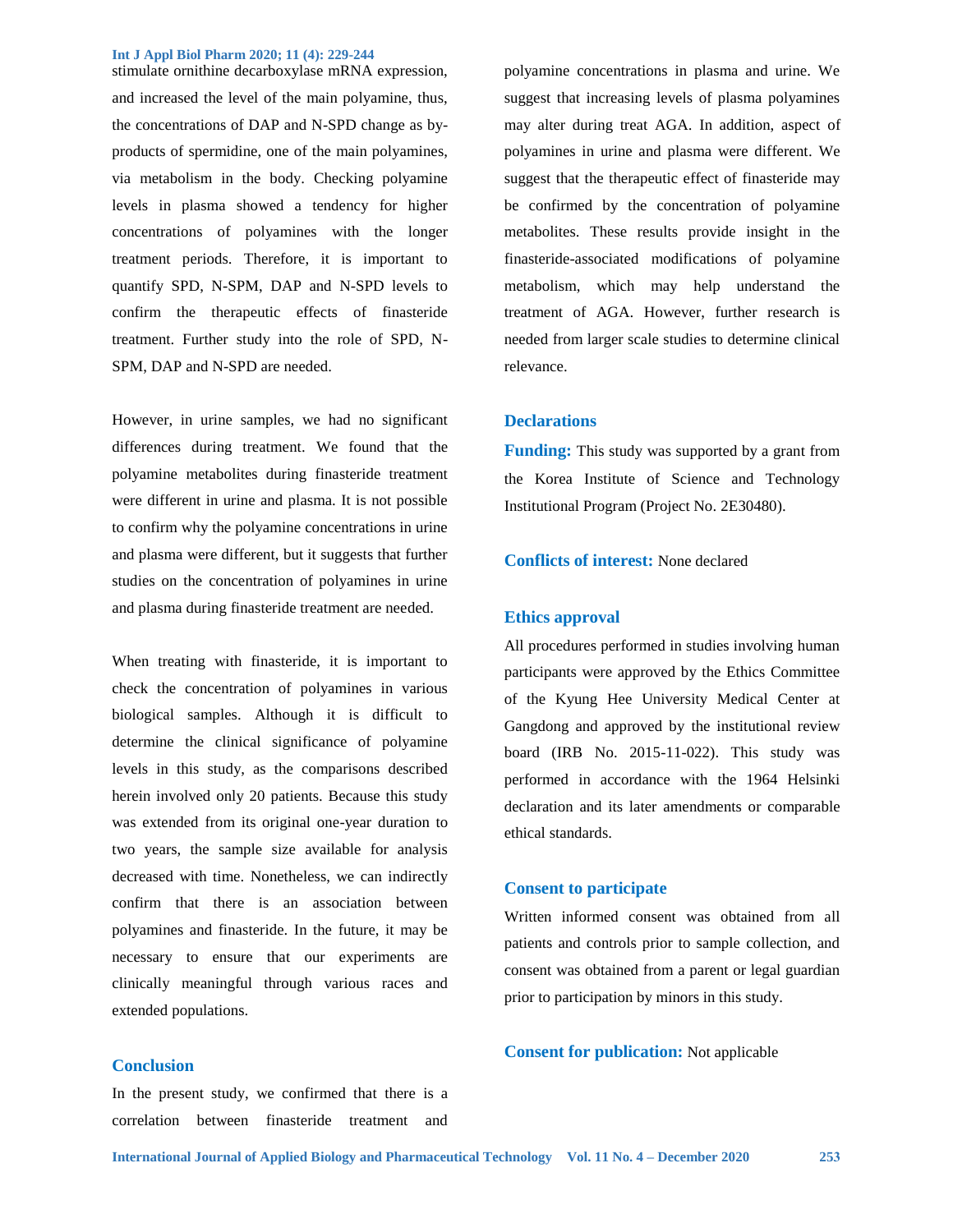**Int J Appl Biol Pharm 2020; 11 (4): 229-244 Availability of data and material:** Not applicable

# **Code availability:** Not applicable

**Author contributions:** YRL wrote the manuscript and performed the experiments. WYS and BLL contributed to the collection of essential samples. JH designed the experiments. BCC supervised the research. All authors approved the final version of the article.

# **References**

- 1. Schweikert HU, Wilson JD. Regulation of human hair growth by steroid hormones. I. Testosterone metabolism in isolated hairs. The Journal of Clinical Endocrinology & Metabolism 38 (1974): 811-819.
- 2. Bang HJ, Yang YJ, Lho DS, et al. Comparative studies on level of androgens in hair and plasma with premature malepattern baldness. Journal of Dermatological Science 34 (2004): 11-16.
- 3. Choi MH, Yoo YS, Chung BC. Biochemical roles of testosterone and epitestosterone to 5α-reductase as indicators of male-pattern baldness. Journal of Investigative Dermatology 116 (2001): 57-61.
- 4. Choi MH, Kim SJ, Lew BL, et al. Hair steroid profiling reveals racial differences in male pattern baldness between Korean and Caucasian populations. The Journal of Investigative Dermatology 133 (2013): 822.
- 5. Price VH. Treatment of hair loss. New England Journal of Medicine 341 (1999): 964-973.
- 6. Price VH, Menefee E, Sanchez M, et al. Changes in hair weight and hair count in men with androgenetic alopecia after

treatment with finasteride, 1 mg, daily. Journal of the American Academy of Dermatology 46 (2002): 517-523.

- 7. Kaufman KD, Olsen EA, Whiting D, et al. Finasteride in the treatment of men with androgenetic alopecia. Journal of the American Academy of Dermatology 39 (1998): 578-589.
- 8. Drake L, Hordinsky M, Fiedler V, et al. The effects of finasteride on scalp skin and serum androgen levels in men with androgenetic alopecia. Journal of the American Academy of Dermatology 41 (1999): 550-554.
- 9. Ryu HK, Kim KM, Yoo EA, et al. Evaluation of androgens in the scalp hair and plasma of patients with male‐pattern baldness before and after finasteride administration. British Journal of Dermatology 154 (2006): 730-734.
- 10. Lee YR, Im E, Kim H, et al. Untargeted Metabolomics and Steroid Signatures in Urine of Male Pattern Baldness Patients after Finasteride Treatment for a Year. Metabolites 10 (2020): 131.
- 11. Russell DH. Increased polyamine concentrations in the urine of human cancer patients. Nature New Biology 233 (1971): 144-145.
- 12. Lee YR, Lew BL, Sim WY, et al. Altered polyamine profiling in the hair of patients with androgenic alopecia and alopecia areata. The Journal of Dermatology 46 (2019): 985-992.
- 13. Lee YR, Lee J, Lew BL, et al. Distribution of polyamines may be altered in different scalp regions of patients with hair loss. Experimental Dermatology 28 (2019): 1083- 1086.